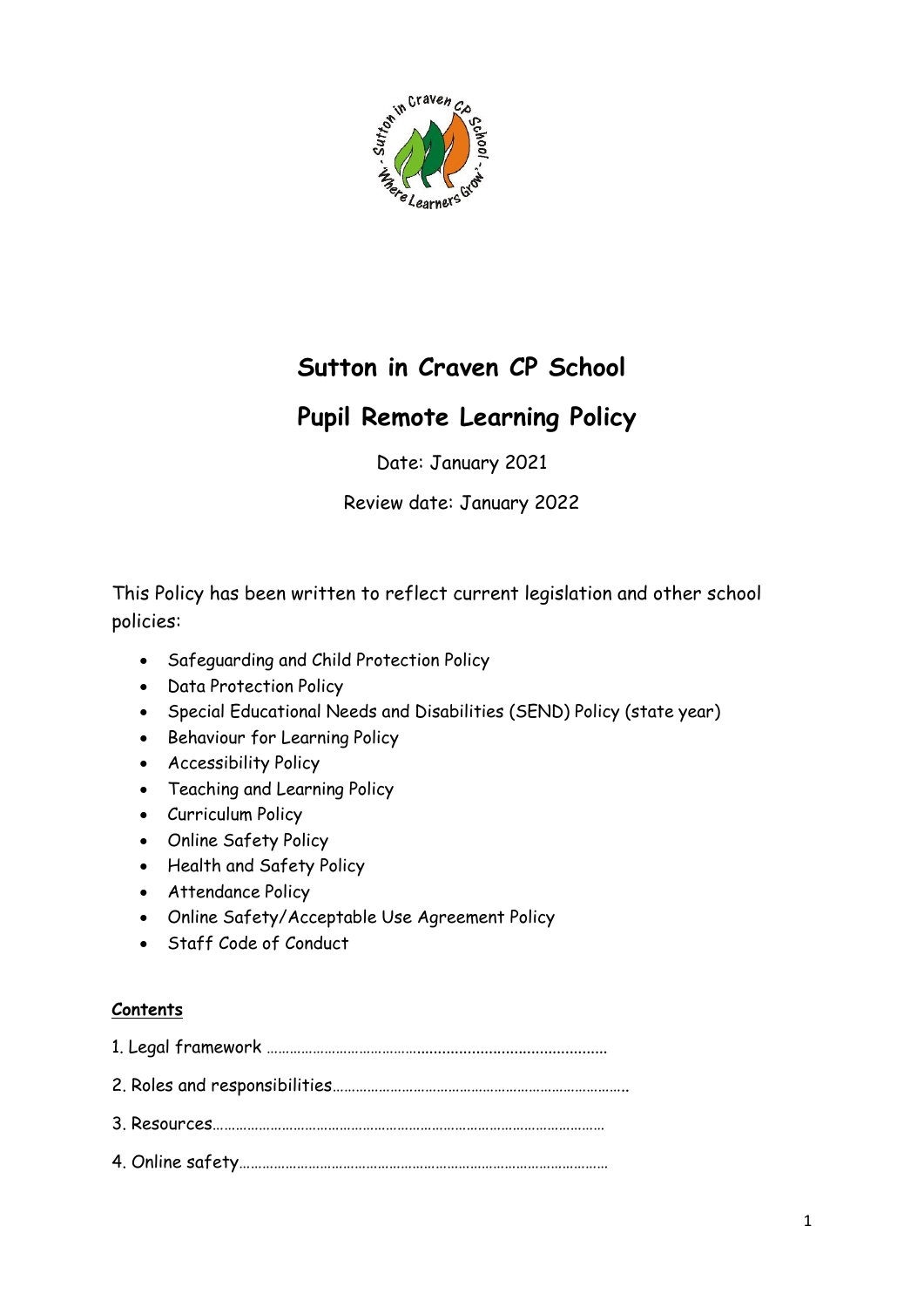## **Statement of intent**

At Sutton in Craven Community Primary School we understand the need to continually deliver high quality education, including during periods of remote working – whether for an individual pupil or many. We recognise the importance of maintaining high expectations in all areas of school life and ensuring that all pupils have access to the learning resources and support they need to succeed.

This information is intended to provide clarity and transparency to pupils and parents / carers about what to expect from remote education if local restrictions require entire cohorts (or bubbles) to remain at home.

This policy aims to:

- Minimise the disruption to pupils' education and the delivery of the curriculum.
- Ensure provision is in place so that all pupils have access to high quality learning resources.
- Protect pupils from the risks associated with using devices connected to the internet.
- Ensure staff, parents / carers, and pupil data remains secure and is not lost or misused.
- Ensure robust safeguarding measures continue to be in effect during the period of remote learning.
- Ensure all pupils have the provision they need to complete their work to the best of their ability, and to remain happy, healthy, and supported during periods of remote learning.

## **1. Legal framework**

1.1. This policy has due regard to all relevant legislation and statutory guidance including, but not limited to, the following: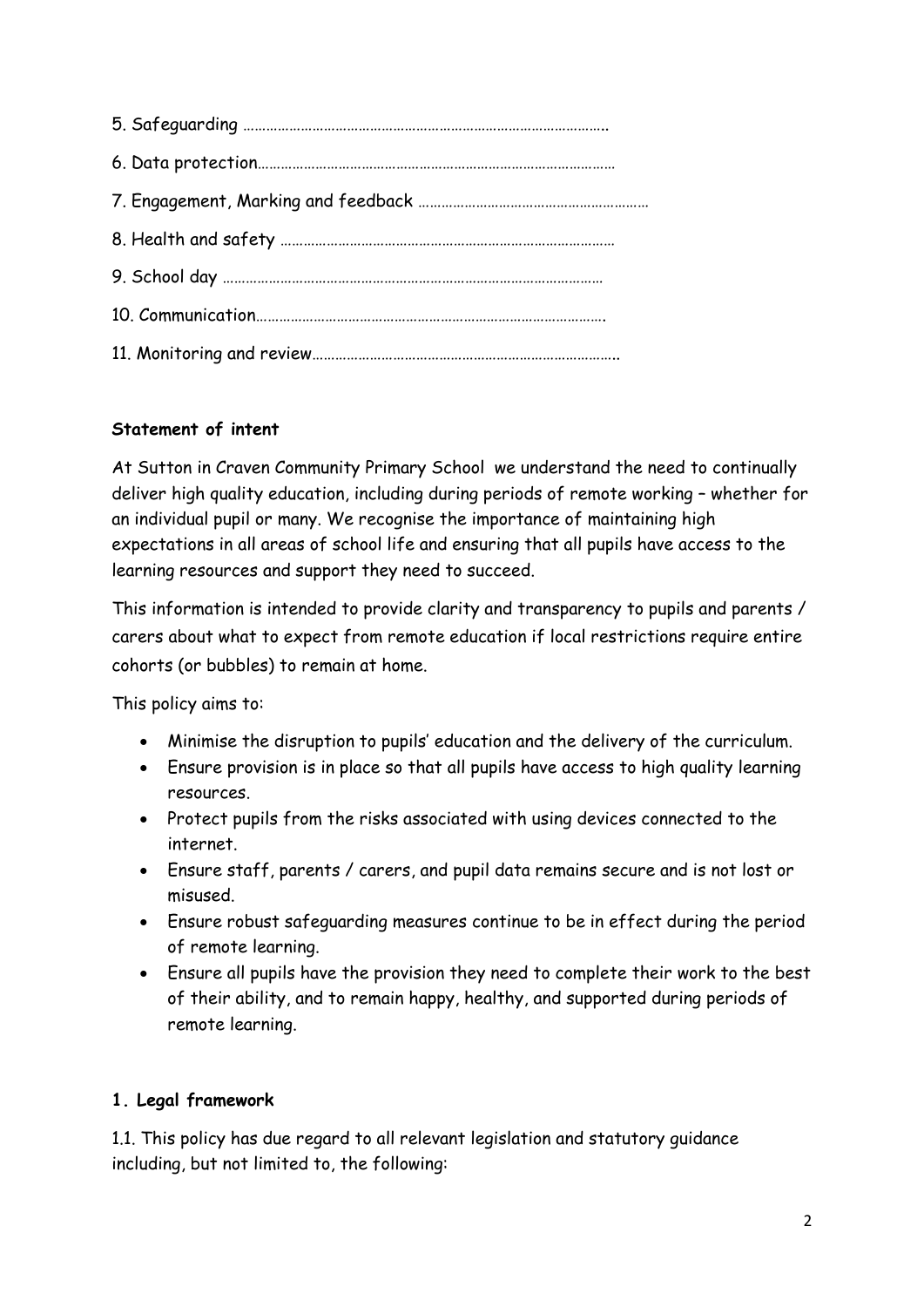- The Coronavirus Act 2020 Provision of Remote Education (England) Temporary Continuity Direction
- Equality Act 2010: advice for schools DfE Feb 2013
- Special Educational Needs and Disability Regulations 2014
- Education Act 2002
- The General Data Protection Regulation (GDPR)
- The Reporting of Injuries, Diseases and Dangerous Occurrences Regulations 2013
- Data Protection Act 2018
- DfE 2020 Keeping children safe in education
- DfE 2016 'Children missing education'

This policy has due regard to national guidance including, but not limited to, the following:

- DfE Remote education good practice [https://www.gov.uk/government/publications/remote-education-good](https://www.gov.uk/government/publications/remote-education-good-practice/remote-education-good-practice)[practice/remote-education-good-practice](https://www.gov.uk/government/publications/remote-education-good-practice/remote-education-good-practice)
- DfE (2020) Keeping children safe in education [https://www.gov.uk/government/publications/keeping-children-safe-in](https://www.gov.uk/government/publications/keeping-children-safe-in-education--2)[education--2](https://www.gov.uk/government/publications/keeping-children-safe-in-education--2)
- Addendum: recording attendance in relation to coronavirus (COVID-19) during the 2020 to 2021 academic year 2020 to 2021 academic year [https://www.gov.uk/government/publications/school-attendance/addendum](https://www.gov.uk/government/publications/school-attendance/addendum-recording-attendance-in-relation-to-coronavirus-covid-19-during-the-2020-to-2021-academic-year)[recording-attendance-in-relation-to-coronavirus-covid-19-during-the-2020-to-](https://www.gov.uk/government/publications/school-attendance/addendum-recording-attendance-in-relation-to-coronavirus-covid-19-during-the-2020-to-2021-academic-year)[2021-academic-year](https://www.gov.uk/government/publications/school-attendance/addendum-recording-attendance-in-relation-to-coronavirus-covid-19-during-the-2020-to-2021-academic-year)
- DfE (2020) Attendance in Schools [https://assets.publishing.service.gov.uk/government/uploads/system/uploads/at](https://assets.publishing.service.gov.uk/government/uploads/system/uploads/attachment_data/file/907535/School_attendance_guidance_for_2020_to_2021_academic_year.pdf) [tachment\\_data/file/907535/School\\_attendance\\_guidance\\_for\\_2020\\_to\\_2021](https://assets.publishing.service.gov.uk/government/uploads/system/uploads/attachment_data/file/907535/School_attendance_guidance_for_2020_to_2021_academic_year.pdf) [\\_academic\\_year.pdf](https://assets.publishing.service.gov.uk/government/uploads/system/uploads/attachment_data/file/907535/School_attendance_guidance_for_2020_to_2021_academic_year.pdf)
- [https://www.gov.uk/government/publications/early-years-foundation-stage](https://www.gov.uk/government/publications/early-years-foundation-stage-framework)[framework](https://www.gov.uk/government/publications/early-years-foundation-stage-framework)
- DfE (2017) Special educational needs and disability code of practice: 0 to 25 years

[https://assets.publishing.service.gov.uk/government/uploads/system/uploads/at](https://assets.publishing.service.gov.uk/government/uploads/system/uploads/attachment_data/file/398815/SEND_Code_of_Practice_January_2015.pdf) [tachment\\_data/file/398815/SEND\\_Code\\_of\\_Practice\\_January\\_2015.pdf](https://assets.publishing.service.gov.uk/government/uploads/system/uploads/attachment_data/file/398815/SEND_Code_of_Practice_January_2015.pdf)

- DfE (2018) Health and safety: responsibilities and duties for schools [https://www.gov.uk/government/publications/health-and-safety-advice-for](https://www.gov.uk/government/publications/health-and-safety-advice-for-schools/responsibilities-and-duties-for-schools)[schools/responsibilities-and-duties-for-schools](https://www.gov.uk/government/publications/health-and-safety-advice-for-schools/responsibilities-and-duties-for-schools)
- DfE (2018) Health and safety for school children [https://www.gov.uk/government/publications/health-and-safety-advice-for](https://www.gov.uk/government/publications/health-and-safety-advice-for-schools/responsibilities-and-duties-for-schools)[schools/responsibilities-and-duties-for-schools](https://www.gov.uk/government/publications/health-and-safety-advice-for-schools/responsibilities-and-duties-for-schools)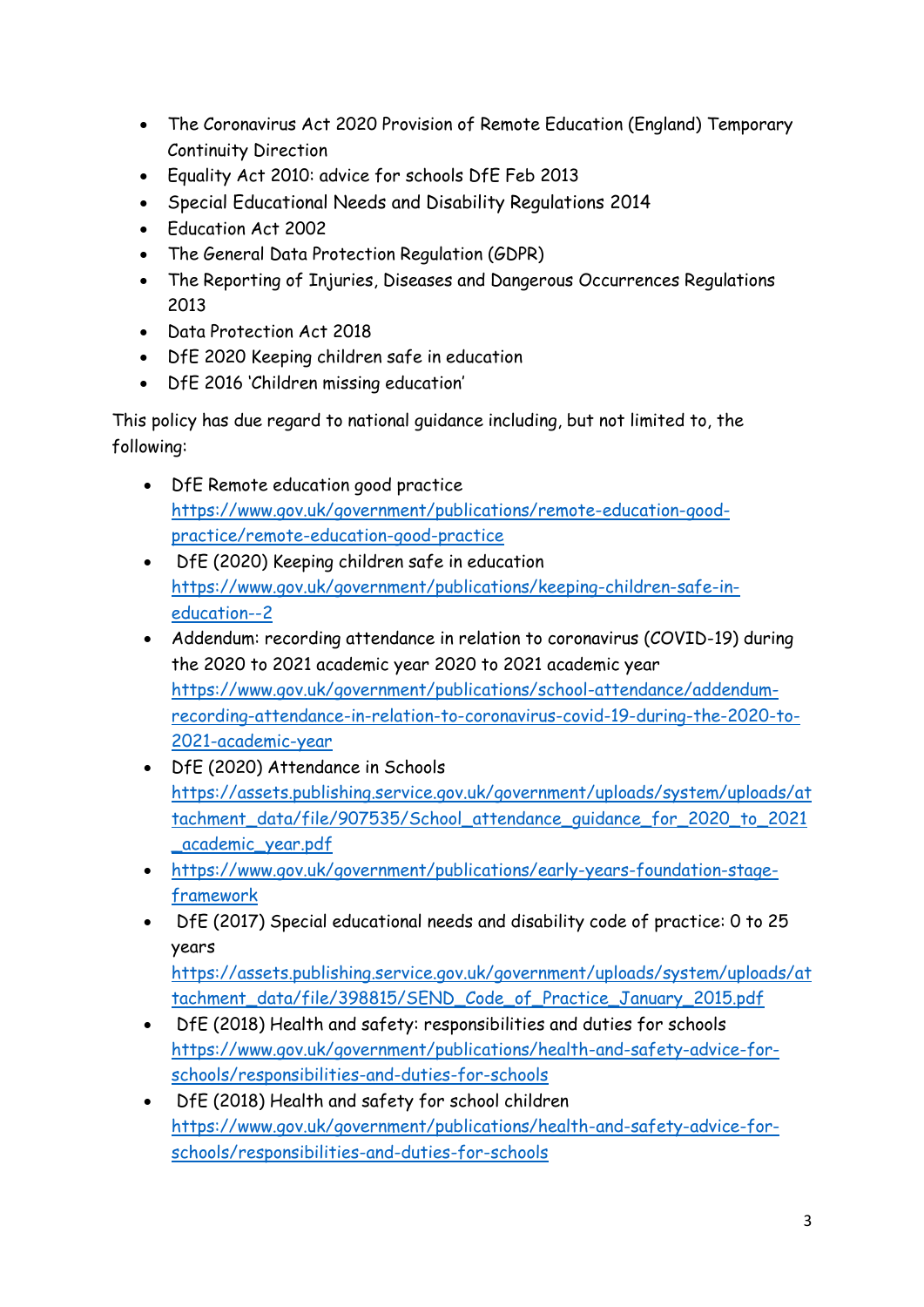- DfE (2016) Children missing education <https://www.gov.uk/government/publications/children-missing-education>
- DfE (2020) What parents and carers need to know about early years providers, schools and colleges [https://www.gov.uk/government/publications/what-parents-and-carers-need](https://www.gov.uk/government/publications/what-parents-and-carers-need-to-know-about-early-years-providers-schools-and-colleges-during-the-coronavirus-covid-19-outbreak)[to-know-about-early-years-providers-schools-and-colleges-during-the](https://www.gov.uk/government/publications/what-parents-and-carers-need-to-know-about-early-years-providers-schools-and-colleges-during-the-coronavirus-covid-19-outbreak)[coronavirus-covid-19-outbreak](https://www.gov.uk/government/publications/what-parents-and-carers-need-to-know-about-early-years-providers-schools-and-colleges-during-the-coronavirus-covid-19-outbreak)
- Get laptops and tablets for children who cannot attend school due to coronavirus (COVID-19) [https://www.gov.uk/guidance/get-laptops-and-tablets-for-children-who-cannot](https://www.gov.uk/guidance/get-laptops-and-tablets-for-children-who-cannot-attend-school-due-to-coronavirus-covid-19)[attend-school-due-to-coronavirus-covid-19](https://www.gov.uk/guidance/get-laptops-and-tablets-for-children-who-cannot-attend-school-due-to-coronavirus-covid-19)
- Get help with technology during coronavirus (COVID-19) [https://www.gov.uk/guidance/get-help-with-technology-for-remote-education](https://www.gov.uk/guidance/get-help-with-technology-for-remote-education-during-coronavirus-covid-19)[during-coronavirus-covid-19](https://www.gov.uk/guidance/get-help-with-technology-for-remote-education-during-coronavirus-covid-19)

# **2. Roles and responsibilities**

## **2.1. The governing board is responsible for:**

- Ensuring that the school has robust risk management procedures in place. Ensuring that the school has a business continuity plan in place, where required.
- Evaluating the effectiveness of the school's remote learning arrangements.

# **2.2. The Headteacher is responsible for:**

- Ensuring that staff, parents / carers and pupils adhere to the relevant policies at all times.
- Ensuring that there are arrangements in place for identifying, evaluating, and managing the risks associated with remote learning to ensure that pupils are accessing remote learning safely.
- Ensuring that there are arrangements in place for monitoring incidents associated with remote learning.
- Overseeing that the school has the resources necessary to action the procedures in this policy.
- Reviewing the effectiveness of this policy on a regular basis and communicating any changes to staff, parents / carers, and pupils.
- Arranging any additional training staff may require to support pupils during the period of remote learning.
- Conducting reviews on a regular basis of the remote learning arrangements to ensure pupils' education is of a good and consistent standard.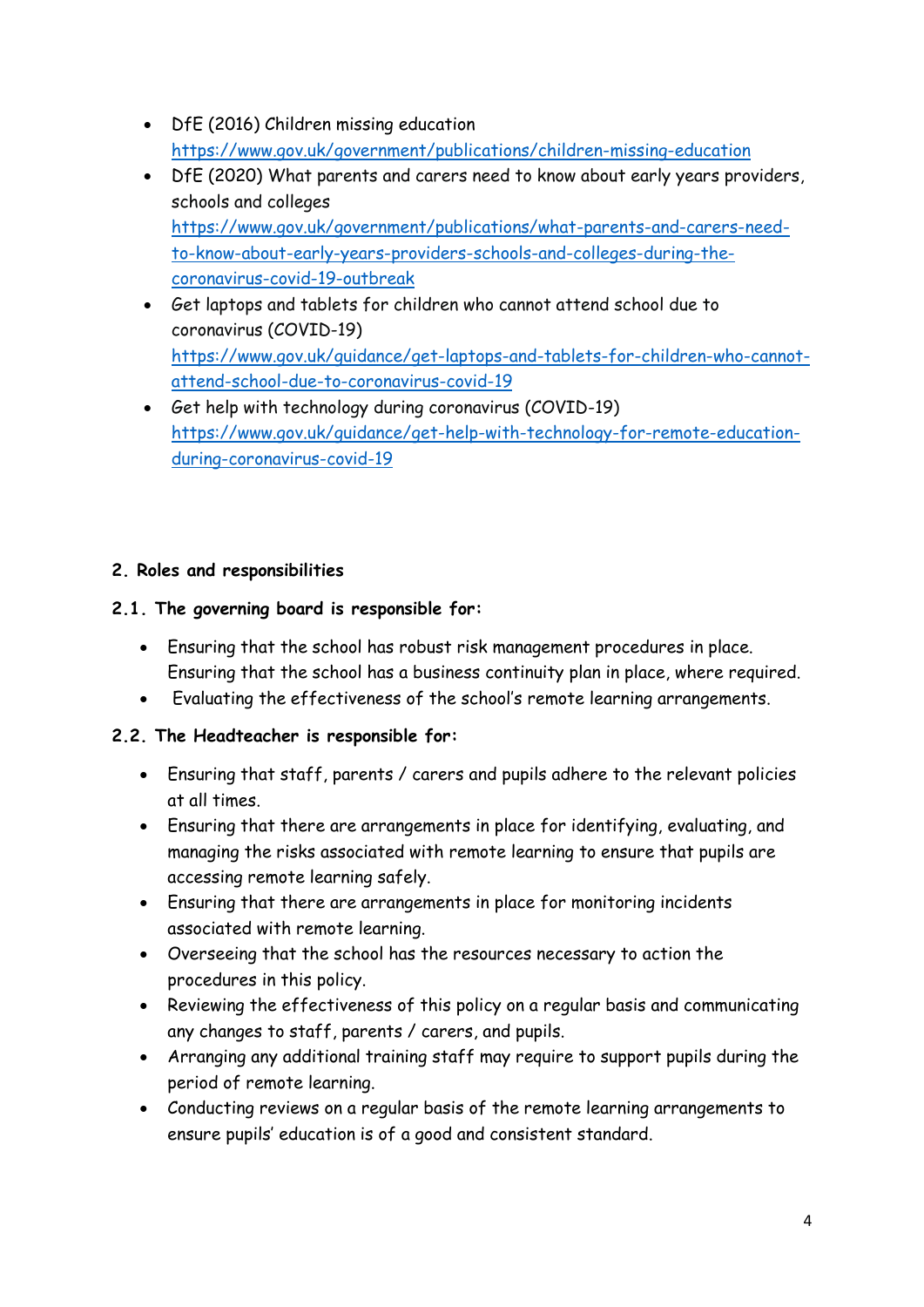- Communicating with parents / carers and pupils to ensure that they understand what is required of them whilst learning remotely.
- Having due regard for the health and well-being of pupils, parents / carers and staff during remote learning periods.

# **2.3. The Health and Safety Lead is responsible for**:

- Ensuring that the relevant health and safety risk assessments, and the monitoring of these, are carried out within the agreed timeframes, in collaboration with the Headteacher and governing body.
- Putting procedures and safe systems of learning into practice, which are designed to eliminate or reduce the risks associated with remote learning.
- Ensuring that pupils identified as being at risk are provided with necessary information and instruction, as required.
- Managing the effectiveness of health and safety measures through a robust system of reporting, investigating, and recording incidents.
- Being proactive in identifying potential risks caused by remote learning

## **2.4. The Data Protection Lead is responsible for:**

- Overseeing that all school-owned electronic devices used for remote learning have adequate anti-virus software and malware protection.
- Ensuring all staff, parents / carers, and pupils are aware of the data protection principles outlined in the GDPR.
- Ensuring that all computer programs used for remote learning are compliant with the GDPR and the Data Protection Act 2018.
- Overseeing that any ICT equipment used for remote learning is resilient and can efficiently recover lost data.
- Ensuring any data breaches are reported appropriately.

## **2.5. The Designated Safeguarding Lead is responsible for:**

- Attending and arranging, where necessary, any safeguarding meetings that occur during the remote learning period.
- Liaising with the ICT support team to ensure that all technology used for remote learning is suitable for its purpose and will protect pupils online and that parents / carers are informed of steps that they can take to restrict such access when their children are accessing online remote learning on home devices.
- Identifying vulnerable pupils who may be at risk if they are learning remotely.
- Ensuring that child protection plans are enforced while the pupil is learning remotely, and liaising with the Headteacher and other organisations to make alternate arrangements for pupils who are at a high risk, where required.
- Identifying the level of support or intervention required while pupils learn remotely and ensuring appropriate measures are in place and monitor that this support or intervention is carried out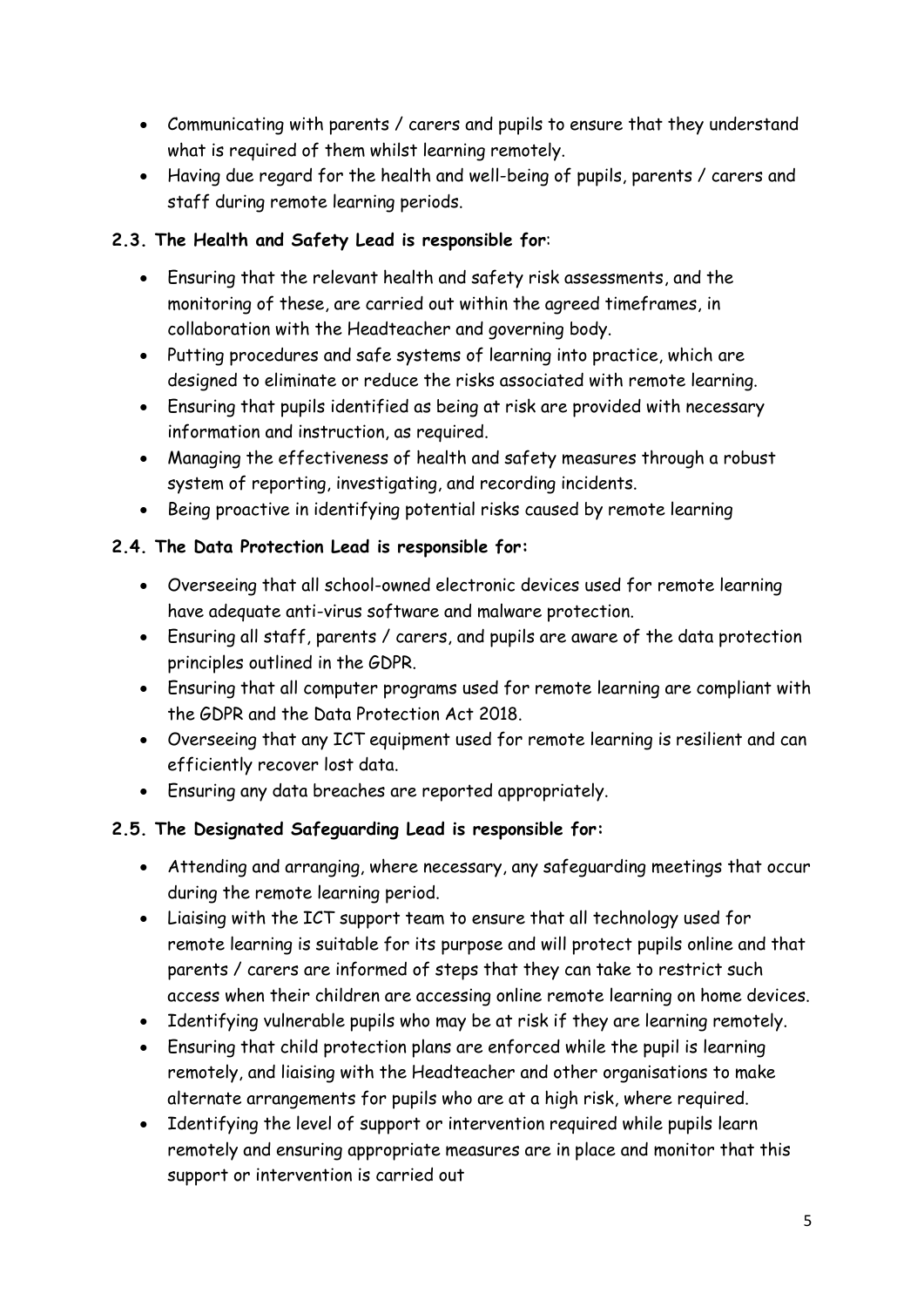- Liaising with relevant individuals to ensure vulnerable pupils receive the support required during the period of remote working
- Ensuring all safeguarding incidents are adequately recorded and reported in line with the school's safeguarding policy.

# **2.6. The Special Education Needs Coordinator is responsible for:**

- Liaising with the ICT team to ensure that the technology used for remote learning is accessible to all pupils and that reasonable adjustments are made where required.
- Ensuring that pupils with Education Health Care Plans continue to have their needs met while learning remotely, and liaising with the inclusion team here and other organisations to make any alternate arrangements for pupils with Educational Healthcare plans and Individual Health Plans
- Identifying the level of support or intervention that is required while pupils with SEND learn remotely.
- Schools will ensure that the pupil is able to continue working towards the objectives within the EHCP
- Ensuring that the provision put in place for pupils with SEND is monitored for effectiveness throughout the duration of the remote learning period & adapted accordingly

## **2.7. The School Business Manager is responsible for:**

- Arranging the procurement of any equipment or technology required for staff to teach remotely and for pupils to learn from home.
- Ensuring value for money when arranging the procurement of equipment or technology.
- Ensuring that the school has adequate insurance to cover all remote working arrangements.

## **2.8. The ICT team are responsible for:**

- Ensuring that all school-owned devices used for remote learning have suitable anti-virus software installed, have a secure connection, can recover lost work, and allow for audio and visual material to be recorded, where required.
- Ensuring that any programs or networks used for remote learning can effectively support a large number of users at one time, where required, e.g. undertaking 'stress' testing.
- Working with the SENCo to ensure that the equipment and technology used for learning remotely is accessible to all pupils and staff.

# **2.9. Staff members are responsible for:**

Adhering to this policy at all times during periods of remote learning.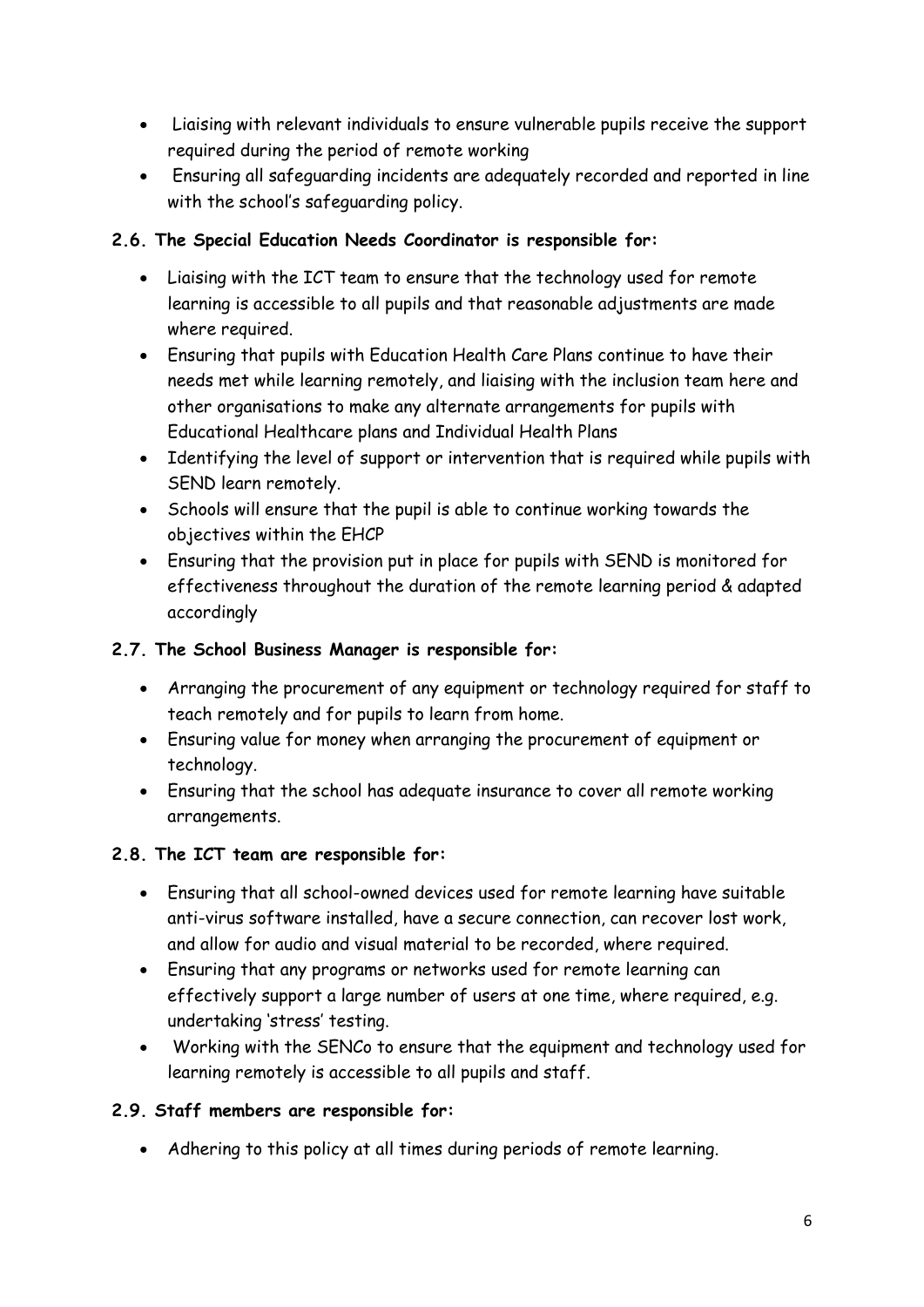- Reporting any health and safety incidents to the health and safety lead and asking for guidance as appropriate.
- Reporting any safeguarding incidents to the DSL and asking for guidance as appropriate.
- Taking part in any training conducted to meet the requirements of this policy, including training on how to use the necessary electronic equipment (provided by the school) and software.
- Reporting any dangers or potential dangers, they identify, as well as any concerns they may have about remote learning, to the Headteacher.
- Reporting any defects on school-owned equipment used for remote learning to the ICT team.
- Adhering to the Staff Code of Conduct at all times.
- Providing high quality remote learning for the pupils for which they are responsible for.

## **2.10. Parents / carers are responsible for:**

- Adhering to this policy at all times during periods of remote learning.
- Ensuring their child is available to learn remotely and that the schoolwork set is completed on time and to the best of their child's ability.
- Reporting any technical issues to the school as soon as possible.
- Ensuring that their child always has access to remote learning material.
- Ensuring their child uses the equipment and technology used for remote learning as intended.
- Engaging with school as appropriate throughout any periods of remote learning.
- Adhering to the Parent / Carer Code of Conduct at all times.

## **2.11. Pupils are responsible for:**

- Adhering to this policy at all times during periods of remote learning.
- Ensuring they are available to learn remotely and that their schoolwork is completed on time and to the best of their ability.
- Reporting any technical issues by through Google Classroom/Tapestry or vai the school office
- Ensuring they have access to remote learning material and notifying a responsible adult if they do not have access.
- Notifying a responsible adult if they are feeling unwell or are unable to complete the schoolwork they have been set.
- Ensuring they use any equipment and technology for remote learning as intended.
- Reporting any safeguarding concerns they have to a responsible adult.
- Adhering to the Behaviour Policy at all times.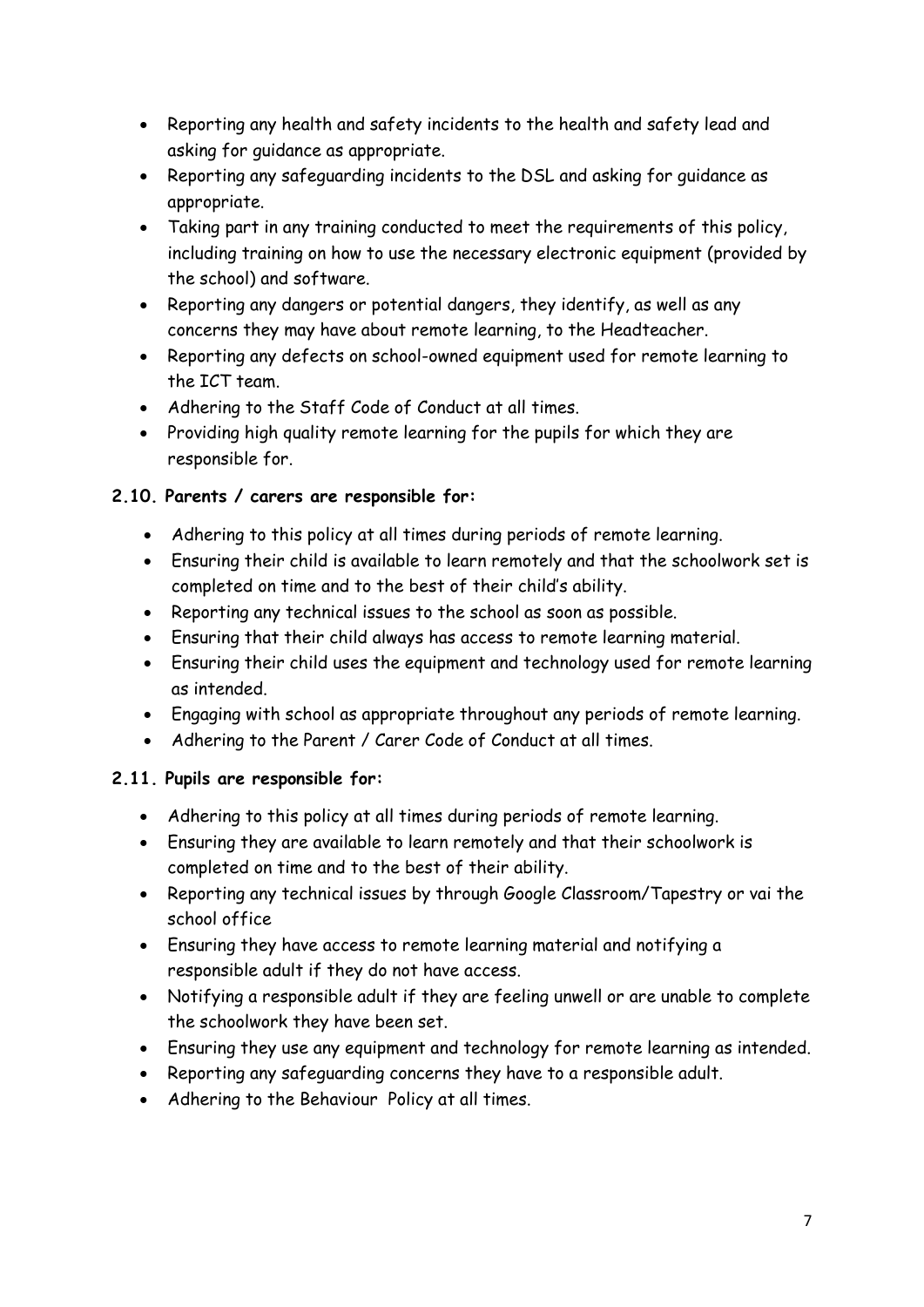#### **3. Resources**

Learning materials

3.1. For the purpose of providing remote learning, the school may make use of:

- live teaching (online lessons)
- recorded teaching (e.g. Oak National Academy lessons, video/audio recordings made by teachers, BBC materials)
- printed paper packs produced by teachers (e.g. workbooks, worksheets)
- textbooks and reading books pupils have at home
- commercially available websites supporting the teaching of specific subjects or areas, including video clips or sequences
- long-term project work and/or internet research activities (as per the [schools](https://www.gov.uk/government/publications/actions-for-schools-during-the-coronavirus-outbreak/guidance-for-full-opening-schools#res)  [full opening guidance,](https://www.gov.uk/government/publications/actions-for-schools-during-the-coronavirus-outbreak/guidance-for-full-opening-schools#res) schools full opening guidance, schools are expected to avoid an over-reliance on these approaches)

3.2. Teachers will review the DfE's list of online education resources and utilise these tools as necessary, in addition to existing resources.

- We will lend chrome books to families who need them this can be arranged by contacting the school office. Parents/carers will be required to complete a loan agreement prior to chrome books being released.
- how pupils can submit work to their teachers if they do not have online access via post or by dropping into school with prior arrangement. SAE can be provided on request.

3.3. Reasonable adjustments will be made to ensure that all pupils have access to the resources needed for effective remote learning.

3.4. Lesson plans will be adapted to ensure that the curriculum remains as accessible as possible via remote learning, where practical – where this is not practical; the school will ensure pupils can catch up on these areas of the curriculum when they return to school.

We teach the same curriculum remotely as we do in school wherever possible and appropriate. However, we have needed to make some adaptations in some subjects. For example, please visit the remote learning page on our school website for details.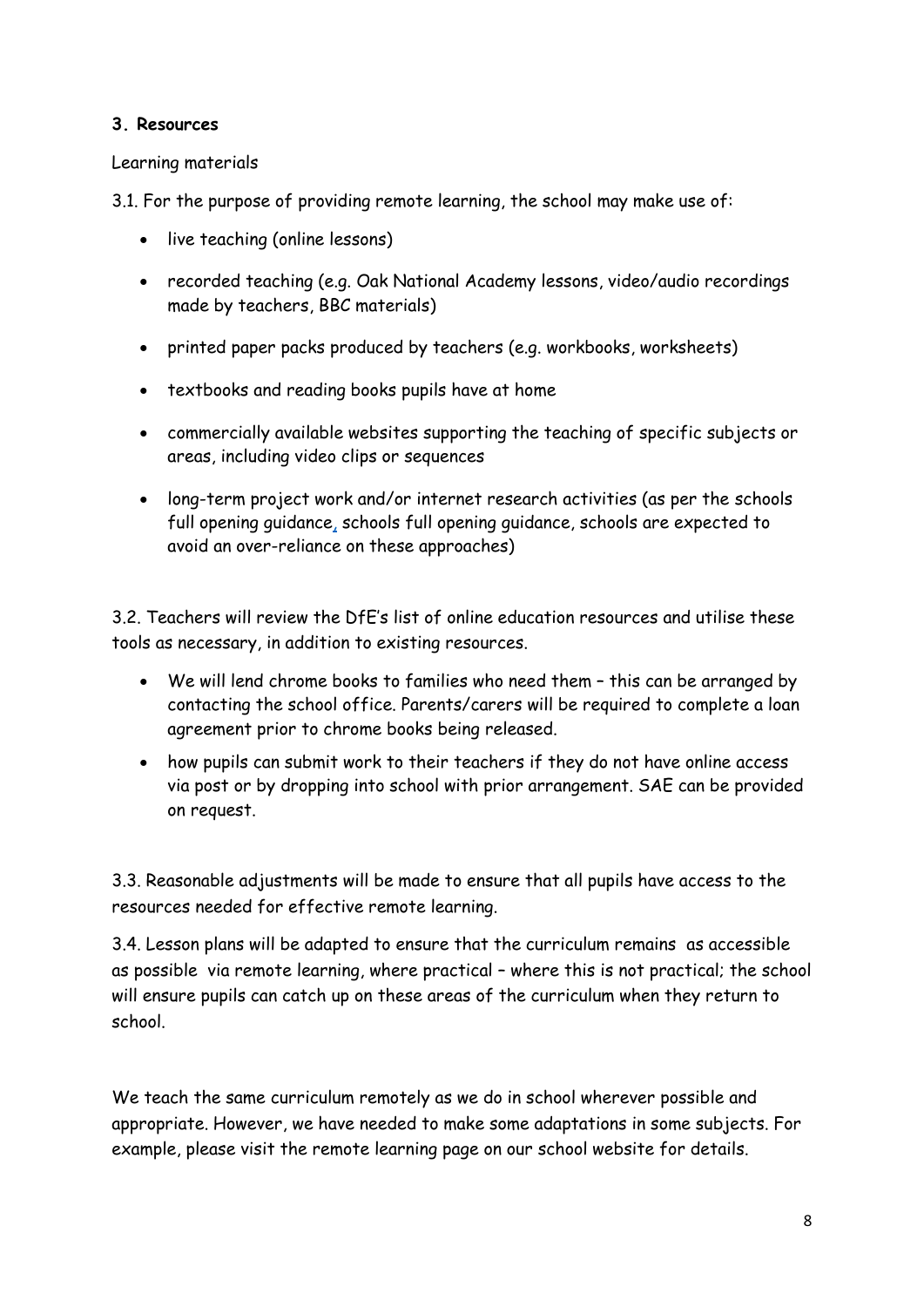3.5. Teaching staff will liaise with the SENCo and other relevant members of staff to ensure all pupils remain supported for the duration of the remote learning period.

3.6. Any defects or issues with remote learning resources will be reported as soon as possible to the relevant member of staff via the school office.

3.7. Pupils will be required to use their own or family-owned equipment to access remote learning resources, unless the school agrees to provide or loan equipment, e.g. laptops.

3.8. Pupils and parents / carers will be required to maintain the upkeep of any equipment they use to access remote learning resources.

3.9. Teaching staff will oversee academic progression for the duration of the remote learning period and will provide feedback on work in line with section 7 of this policy.

3.10. The arrangements for any 'live' classes, e.g. webinars, will be communicated via Tapestry (YR) or Google classroom (Y1-6)

3.11. Our ICT team are not able to provide technical support for equipment that is not owned by the school.

## **Costs and expenses**

3.12. The school will not contribute to any household expenses incurred while pupils learn remotely, e.g. heating, lighting, or council tax.

3.13. The school will provide guidance and support with gaining free additional data

3.14. The school will not reimburse any costs for travel between pupils' homes and the school premises.

3.15. The school will not reimburse any costs for childcare.

3.16. If a pupil is provided with school-owned equipment, the pupil and their parent / carer will sign and adhere to the school's Acceptable Use Agreement prior to commencing remote learning.

## **4. Online safety**

This section of the policy can be read in conjunction with the school's Online Safety Policy & Addendum to Child Protection Policy COVID-19 school closure arrangement for Safeguarding and Child Protection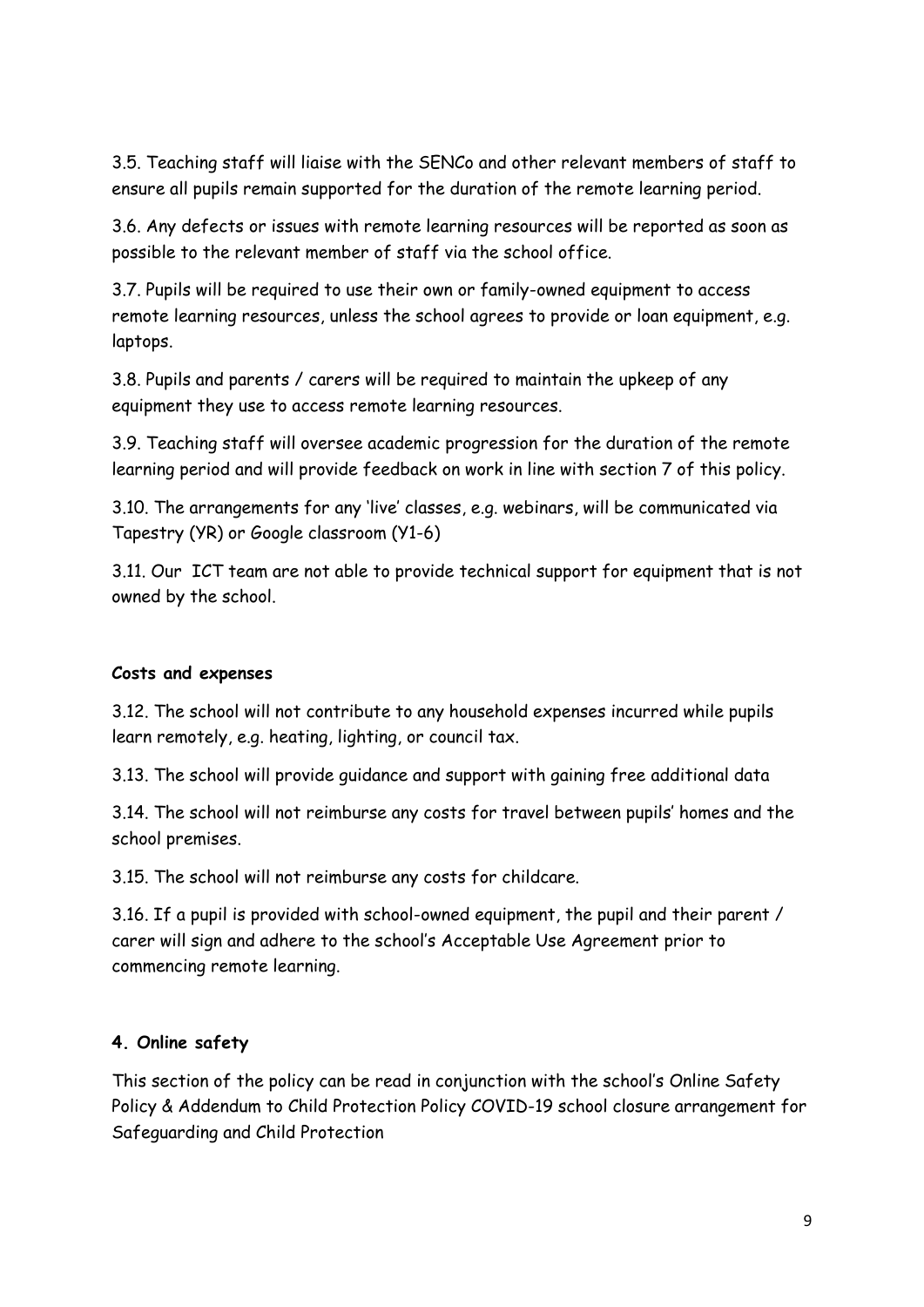4.1. Below are some key aspects to consider when delivering virtual lessons, especially where webcams are involved:

- No 1:1s, groups only
- Staff and children must wear suitable clothing, as should anyone else in the household.
- Any computers used should be in appropriate areas, for example, not in bedrooms; and the background should be blurred.
- The live class should be recorded so that if any issues were to arise, the video can be reviewed.
- Language must be professional and appropriate, including any family members in the background.
- Staff must only use platforms specified by senior managers and approved by our IT network manager / provider to communicate with pupils
- Staff should record, the length, time, date and attendance of any sessions held.
- Ensure they can be seen on the camera at all times.
- Wear suitable clothing this includes others in their household.
- Be situated in a suitable 'public' living area within the home with an appropriate background – 'private' living areas within the home, such as bedrooms, are not suggested during video communication.
- Use appropriate language this includes others in their household.
- Maintain the standard of behaviour expected in school.
- Use the necessary equipment and computer programs as intended.
- Not record, store, or distribute video material without permission.
- Ensure they have a stable connection to avoid disruption to lessons.
- Always remain aware that they are visible.

4.2. The school will risk assess the technology used for remote learning prior to use and ensure that there are no privacy issues or scope for inappropriate use.

4.3. The school will ensure that all school-owned equipment and technology used for remote learning has suitable anti-virus software installed, can establish secure connections, can recover lost work, and allows for audio and visual material to be recorded or downloaded, where required.

4.4. The school will communicate to parents /carers via letter or email about any precautionary measures that need to be put in place if their child is learning remotely using their own/family-owned equipment and technology, e.g. ensuring that their internet connection is secure.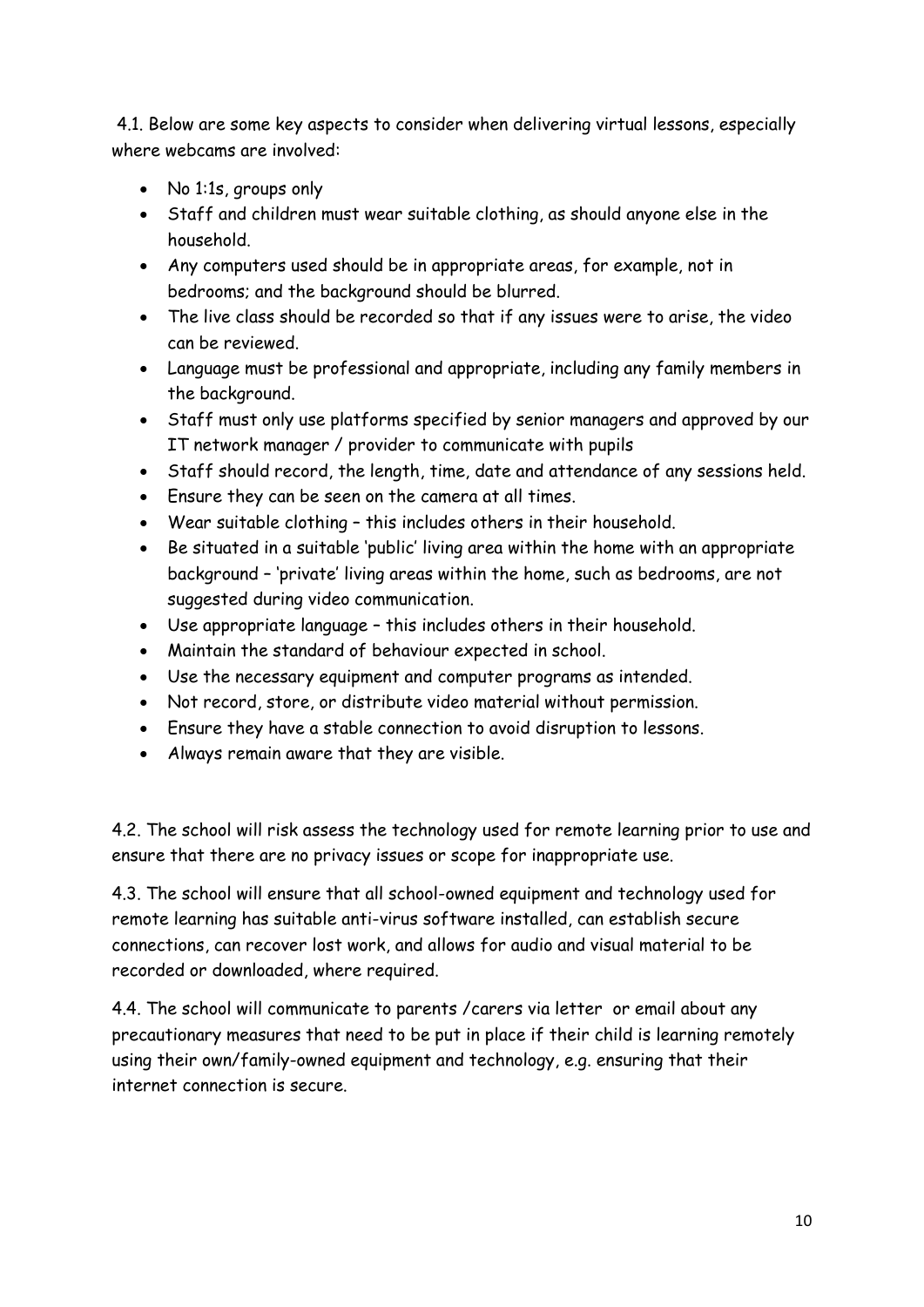# **5. Safeguarding**

5.1. This section of the policy will be linked in conjunction with the school's Safeguarding and Child Protection Policy & Addendum to Child Protection Policy COVID-19 school closure arrangement for Safeguarding and Child Protection which has been updated to include safeguarding procedures in relation to remote working.

5.2. The DSL and Headteacher will identify 'vulnerable' pupils (pupils who are deemed vulnerable or are at risk of harm) via risk assessment prior to the period of remote learning.

5.3. The DSL will keep in contact with vulnerable pupils' social workers or other care professionals during the period of remote working, as required. Where the DSL has identified a child to be on the edge of social care support, or who would normally receive pastoral-type support in school, they should ensure that a robust communication plan is in place for that child or young person.

Details of this plan must be recorded, as should a record of contact have made.

The communication plans can include; remote contact, phone contact, door-step visits. Other individualised contact methods should be considered and recorded.

Sutton in Craven Community Primary School and the DSL will work closely with all stakeholders to maximise the effectiveness of any communication plan.

5.4. All home visits must:

- Have at least one suitably trained individual present.
- Be undertaken by no fewer than two members of staff.
- Be suitably recorded on paper and the records stored so that the DSL has access to them.
- Actively involve the pupil. See Addendum to Child Protection Policy COVID-19 school closure arrangement for Safeguarding and Child Protection

5.5. Vulnerable pupils will be provided with a means of contacting the DSL, their deputy, or any other relevant member of staff – this arrangement will be set up by the DSL prior to the period of remote learning.

5.6. The DSL will meet (in person or remotely) with the relevant members of staff to discuss new and current safeguarding arrangements for vulnerable pupils learning remotely.

5.7. All members of staff will report any safeguarding concerns to the DSL immediately.

# **6. Data protection**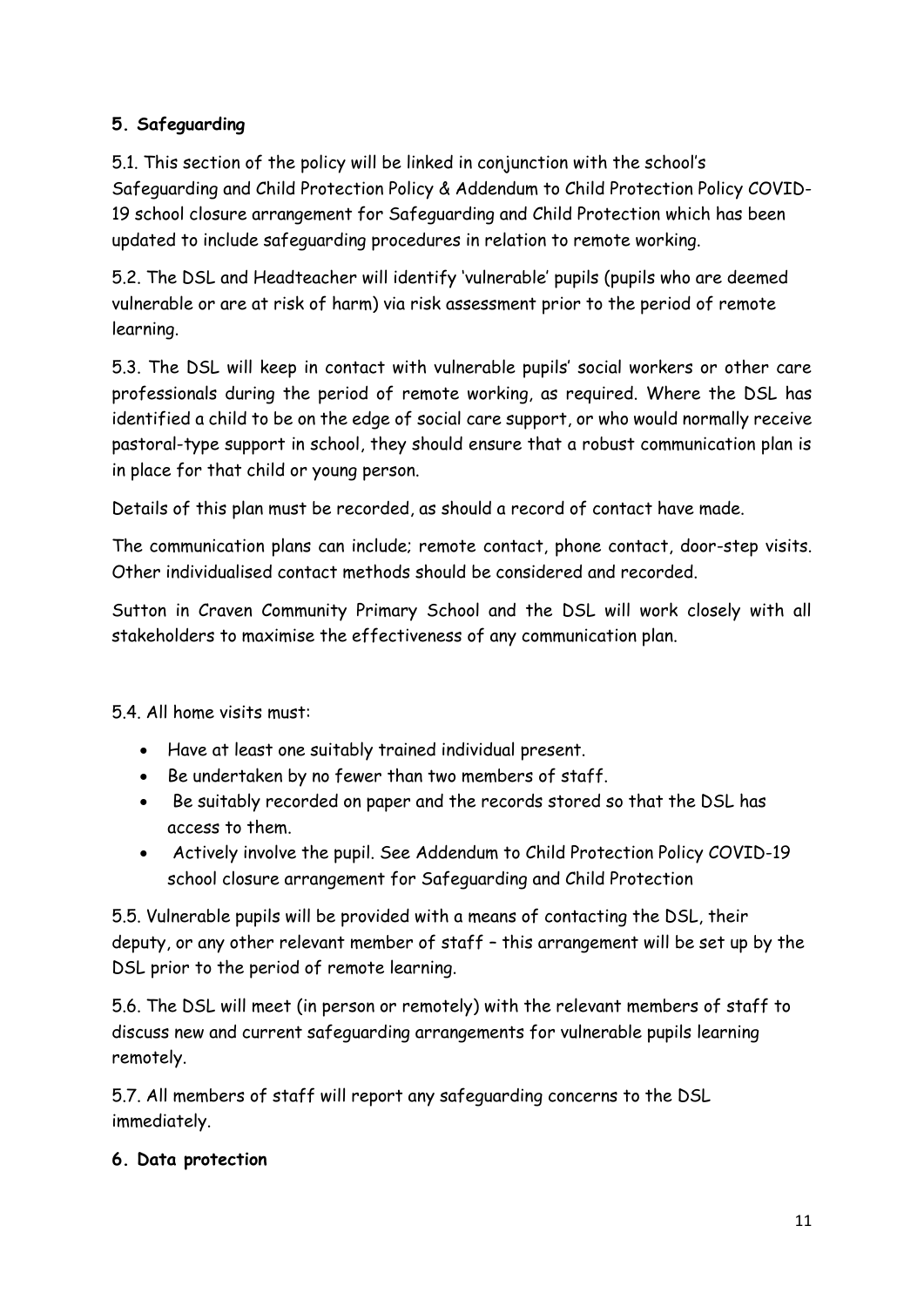6.1. This section of the policy will be in connection with the school's Data Protection Policy.

6.2. Staff members will be responsible for adhering to the GDPR when teaching remotely and will ensure the confidentiality and integrity of their devices at all times.

6.3. Sensitive data will only be transferred between devices if it is necessary to do so for the purpose of remote learning and teaching.

6.4. Any data that is transferred between devices will be suitably encrypted or have other data protection measures in place so that if the data is lost, stolen, or subject to unauthorised access, it remains safe until recovered.

6.5. Parents'/ carers and pupils' up-to-date contact details will be collected prior to the period of remote learning.

6.6. All contact details will be stored in line with the Data Protection Policy and retained in line with the Records Management Policy.

6.7. The school will not permit paper copies of contact details to be taken off the school premises.

6.8. Pupils are not permitted to let their family members or friends use any school owned equipment, which contains personal data.

6.9. Any breach of confidentiality will be dealt with in accordance with the school's Data Protection Policy.

6.10. Any intentional breach of confidentiality will be dealt with in accordance with the school's Behaviour for Learning Policy or the Disciplinary Policy and Procedure.

# **7. Engagement, marking and feedback**

7.1. All schoolwork set through remote learning will be delivered in line with information set out on school website [here](https://www.wherelearnersgrow.co.uk/learning/remote-education-provision)

7.2. The school expects pupils and staff to maintain a good work ethic and a high quality of work during the period of remote learning.

7.3. Pupils are accountable for the completion of their own schoolwork – teaching staff will contact parents / carers via email or phone if their child is not completing their schoolwork or their standard of work has noticeably decreased.

7.4. Teaching staff will monitor the academic progress of pupils with and without access to the online learning resources and discuss additional support or provision with the Headteacher as soon as possible.

7.5. Teaching staff will monitor the academic progress of pupils with SEND and discuss additional support or provision with the SENCo as soon as possible and on an ongoing basis.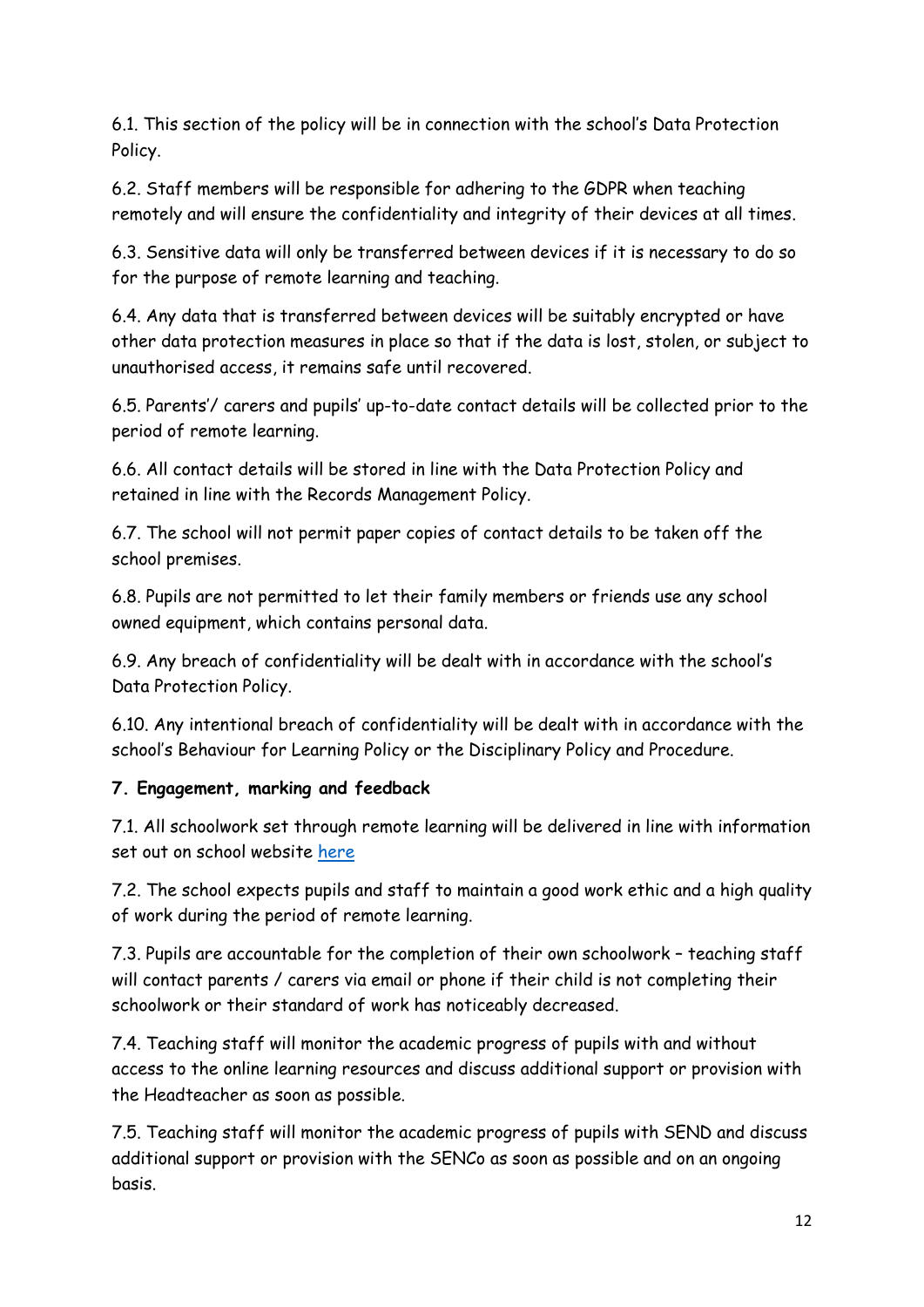## **8. Health and safety**

8.1. This section of the policy will be read in conjunction with the school's Health and Safety Policy.

8.2. Teaching staff will ensure pupils are shown how to use the necessary equipment and technology safely and correctly prior to the period of remote learning.

8.3. If using electronic devices during remote learning, pupils will be encouraged to take a screen break at least every hour

8.4. Screen break frequency will be adjusted to five minutes every hour for younger pupils or pupils with medical conditions who require more frequent screen breaks.

## **9. School day**

9.1. Pupils will carry out remote learning throughout the course of the day at their discretion.

9.2. Pupils with SEND or additional medical conditions who require more regular breaks, e.g. sensory breaks, are not expected to do schoolwork during their breaks.

9.3. Pupils who are unwell are not expected to complete remote learning until they are well enough to do so.

The Government has outlined the minimum expectation for remote learning as follows:

- Key Stage 1: 3 hours a day on average across the cohort, with less for younger children
- Key Stage 2: 4 hours a day

## **10. Communication**

10.1. The school will ensure adequate channels of communication are arranged in the event of an emergency.

10.2. The school will communicate with parents / carers via email and the school website about remote learning arrangements as soon as possible.

10.3. The Headteacher will communicate with staff as soon as possible via email about any remote learning arrangements.

10.4. Members of staff involved in remote teaching will ensure they have a working mobile device that is available to take phone calls during their agreed working hours.

10.5. The school understands that pupils learning remotely have the right to privacy out-of-hours and should be able to separate their school and home lives – communication is only permitted during school hours.

10.6. Members of staff will have regular contact with their line manager.